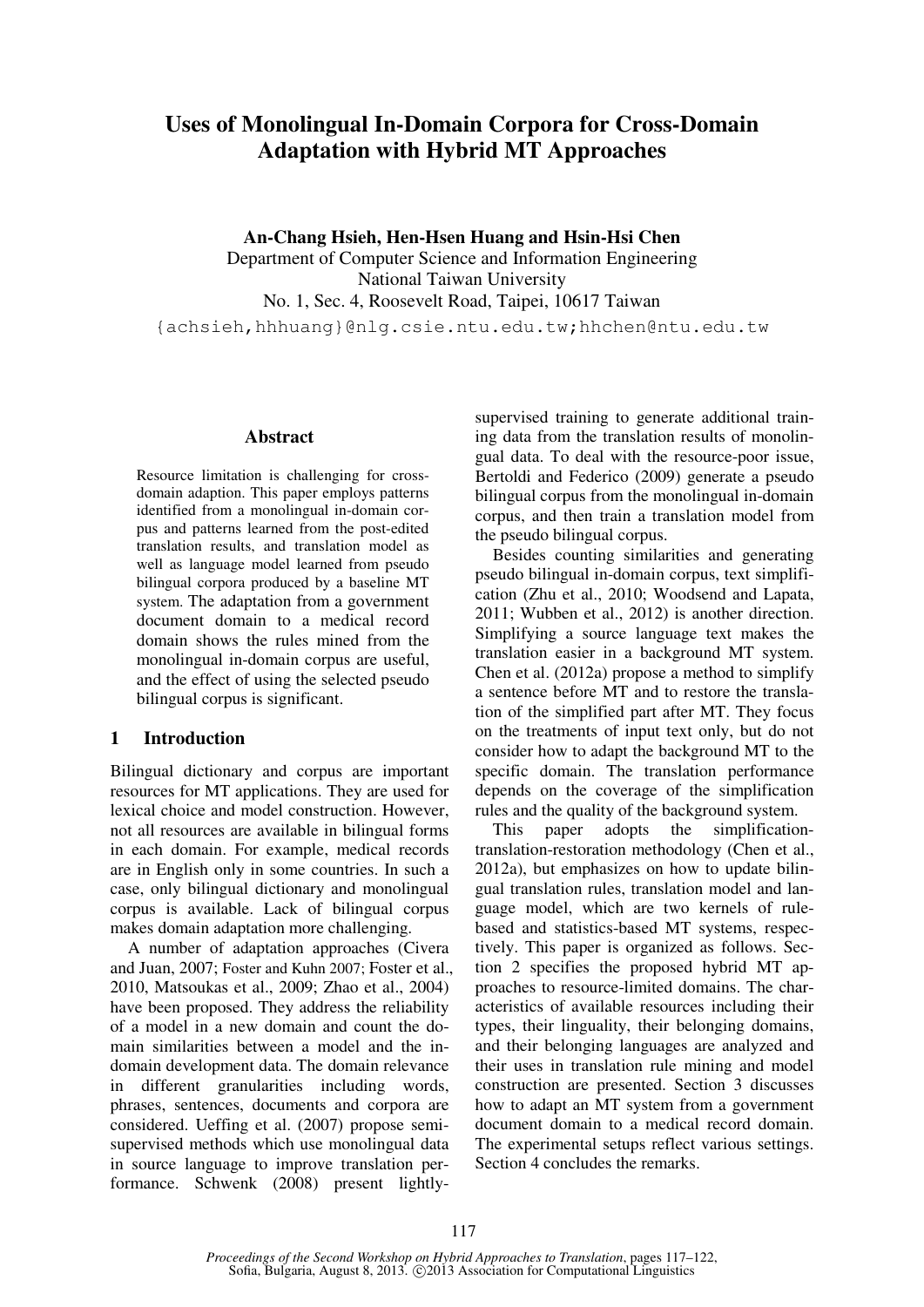

Figure 1: Hybrid MT Approaches

### **2 Hybrid MT Approaches**

Figure 1 sketches the overall picture of our proposed hybrid MT approaches. A resource is represented in terms of its *linguality*, *domain*, *language*, and *type*, where MO/BI denotes monolingual/bilingual, ID/OD denotes in-domain/outdomain, and SL/TL denotes source language/target language. For example, an MO-ID-SL corpus and an MO-ID-TL corpus mean monolingual in-domain corpora in source and in target languages, respectively. Similarly, a BI-OD corpus and a BI-ID dictionary denote a bilingual out-domain corpus, and a bilingual in-domain dictionary, respectively.

Resources may be provided by some organizations such as LDC, or collected from heterogeneous resources. The MO-ID-SL/TL corpus, the BI-OD corpus, and the BI-ID dictionary belong to this type. Besides, some outputs generated by the baseline MT systems are regarded as other kinds of resources for enhancing the proposed methods incrementally. Initial translation results, selected translation results, and postedited translation results, which form pseudo bilingual in-domain corpora, belong to this type.

The following subsections first describe the baseline systems with the original resources and then specify the advanced systems with the generated resources.

### **2.1 A baseline translation system**

In an extreme case, only a bilingual out-domain corpus, a monolingual in-domain corpus in source/target language, a bilingual in-domain dictionary and a monolingual in-domain thesaurus in source language are available. The bilingual out-domain corpus is used to train translation and language models by Moses. They form a background out-domain translation system.

A pattern miner is used to capture the written styles in the monolingual in-domain corpus in source language. A monolingual in-domain thesaurus in source language is looked up to extract the class (sense) information of words. Monolingual patterns are mined by counting frequent word/class n-grams. Then, the bilingual indomain dictionary is introduced to formulate translation rules based on the mined monolingual patterns. Here in-domain experts may be involved in reviewing the bilingual rules. The human cost will affect the number of translation rules formulated and thus its coverage.

The baseline translation system is composed of four major steps shown as follows. (1) and (2) are pre-processing steps before kernel MT, and (4) is a post-processing step after kernel MT.

(1) Identifying and translating in-domain segments from an input sentence by using translation rules.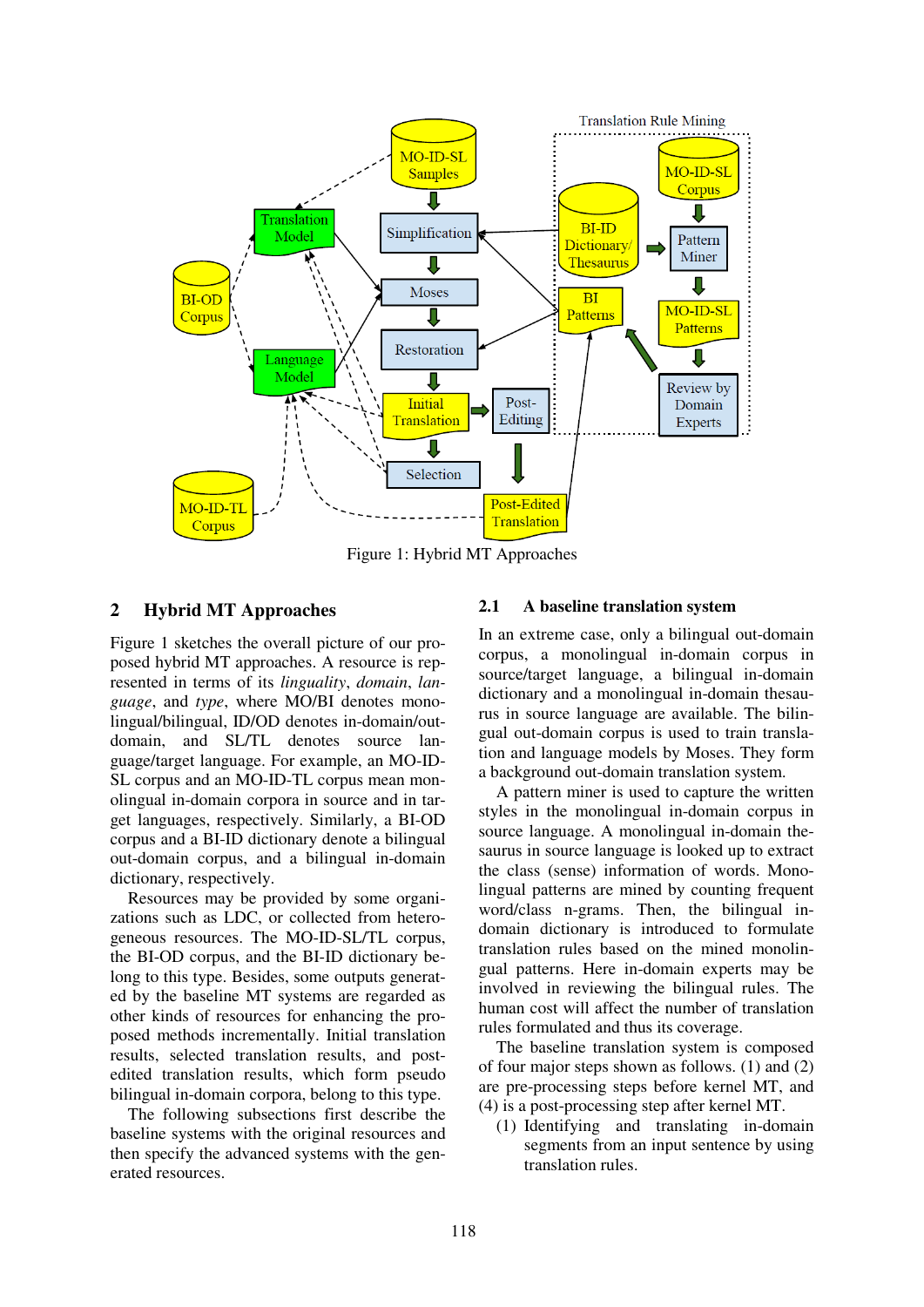- (2) Simplifying the input sentence by replacing the in-domain segments as follows.
	- (a) If an in-domain segment is a term in the bilingual in-domain dictionary, we find a related term (i.e., hypernym or synonym) in the in-domain thesaurus which has relatively more occurrences in the background SMT system to replace the term.
	- (b) If an in-domain segment is a noun phrase, we keep its head only, and find a related term of the head as (a).
	- (c) If an in-domain segment is a verb phrase composed of a verb and a noun phrase, we keep the verb and simplify the noun phrase as (b).
	- (d) If an in-domain segment is a verb phrase composed of a verb and a prepositional phrase, we keep the verb and remove the prepositional phrase if it is optional. If the prepositional phrase is mandatory, it is kept and simplified as (e).
	- (e) If an in-domain segment is a prepositional phrase, we keep the preposition and simplify the noun phrase as (b).
	- (f) If an in-domain segment is a clause, we simplify its children recursively as  $(a)-(e)$ .
- (3) Translating the simplified source sentence by using the out-domain background MT system.
- (4) Restoring the results of the bilingual indomain segments translated in (1) back to the translation results generated in (3). The restoration is based on the internal alignment between the source and the target sentences.

### **2.2 Incremental learning**

There are several alternatives to update the baseline translation system incrementally. The first consideration is the in-domain translation rules. They are formed semi-automatically by domain experts. The cost of domain experts results that only small portion of n-gram patterns along with the corresponding translation are generated. The post-editing results suggests more translation rules and they are fed back to revise the baseline translation system.

The second consideration is translation model and language model in the Moses. In an ideal case, the complete monolingual in-domain corpus in source language is translated by the baseline translation system, then the results are postedited by domain experts, and finally the complete post-edited bilingual corpus is fed back to revise both translation model and language model. However, the post-editing cost by domain experts is high. Only some samples of the initial translation are edited by domain experts. On the one hand, the sampled post-edited indomain corpus in target language is used to revise the language model. On the other hand, the in-domain bilingual translation result before post-editing is used to revise the translation model and the language model. Size and translation quality are two factors to be considered. We will explore the effect of different size of imperfect in-domain translation results on refining the baseline MT system. Moreover, a selection strategy, e.g., only those translation results completely in target language are considered, is introduced to sample "relatively more accurate" bilingual translation results.

In the above incremental learning, translation rules, translation model and language model are revised individually. The third consideration is to merge some refinements together and examine their effects on the translation performance.

## **3 Cross-Domain Adaptation**

To evaluate the feasibility of the proposed hybrid MT approaches, we adapt an English-Chinese machine translation system from a government document domain to a medical record domain. The linguistic resources are described first and then the experimental results.

### **3.1 Resource description**

Hong Kong parallel text (LDC2004T08), which contains official records, law codes, and press releases of the Legislative Council, the Department of Justice, and the Information Services Department of the HKSAR, respectively, and UN Chinese-English Parallel Text collection (LDC2004E12) is used to train the translation model. These two corpora contain total 6.8M sentences. The Chinese counterpart of the above parallel corpus and the Central News Agency part of the Tagged Chinese Gigaword (LDC2007T03) are used to train trigram language model. These two corpora contain total 18.8M sentences. The trained models are used in Step (3) of the baseline translation system.

Besides the out-domain corpora for the development of translation model and language model, we select 60,448 English medical records (1.8M sentences) from National Taiwan University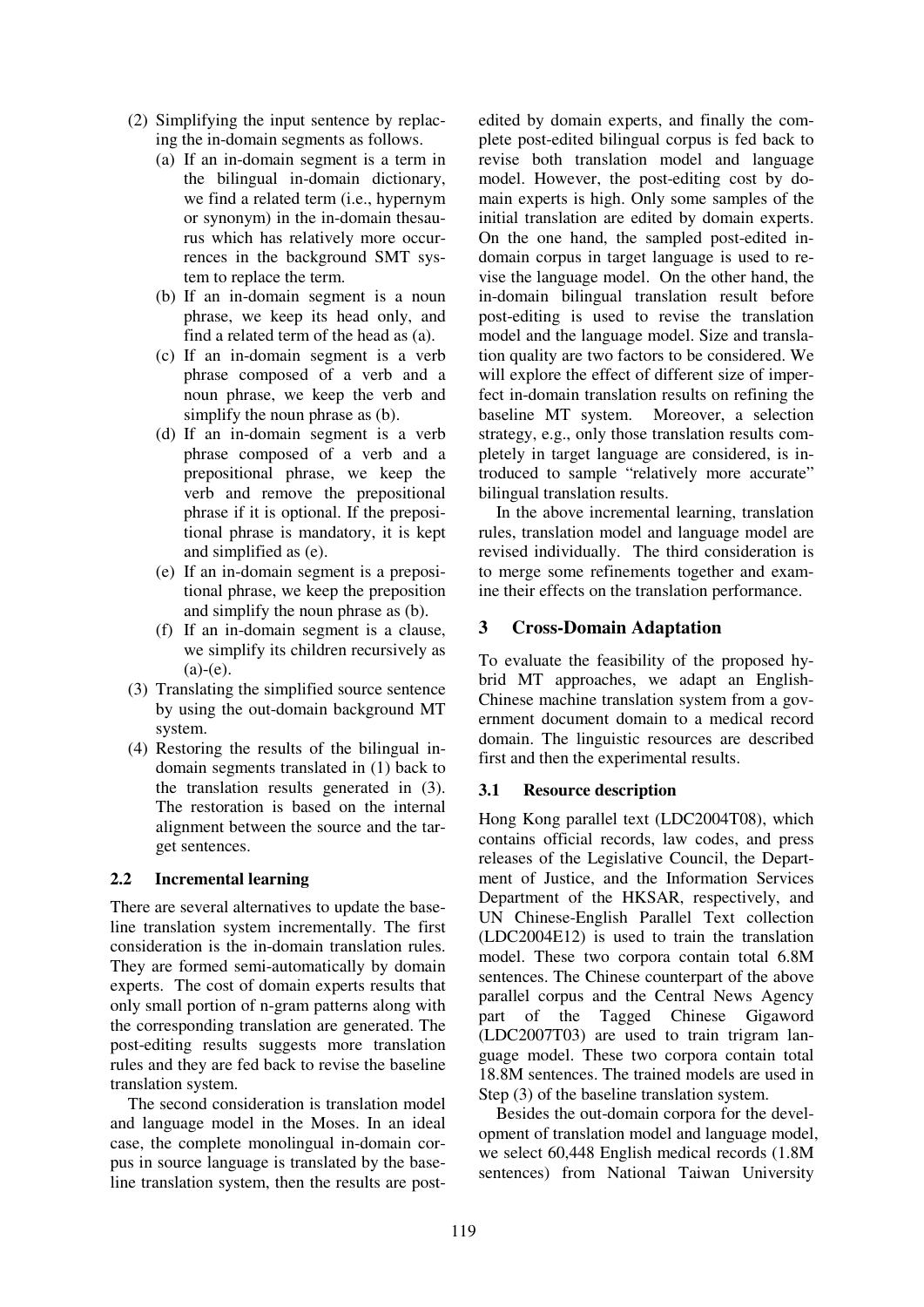Hospital (NTUH) to learn the n-gram patterns. Metathesaurus of the Unified Medical Language System (UMLS) provides medical classes of indomain words. A bilingual medical domain dictionary composed of 71,687 pairs is collected. Total 7.2M word/class 2-grams~5-grams are identified. After parsing, there remain 57.2K linguistic patterns. A higher order pattern may be composed of two lower order patterns. Keeping the covering patterns and ruling out the covered ones further reduce the size of the extracted patterns. The remaining 40.1K patterns are translated by dictionary look-up. Because of the high cost of medical record domain experts (i.e., physicians), only a small portion is verified. Finally, 981 translation rules are formulated. They are used in Step (1) of the baseline MT system. The detail rule mining and human correction process please refer to Chen et al. (2012b).

We further sample 2.1M and 1.1M sentences from NTUH medical record datasets, translate them by the baseline MT system, and get 2.1Mand 1.1M-pseudo bilingual in-domain corpora. We will experiment the effects of the corpus size. On the other hand, we apply the selection strategy to select 0.95M "good" translation from

2.1M-pseudo bilingual in-domain corpus. Furthermore, some other 1,004 sentences are postedited by the domain experts. They are used to learn the advanced MT systems.

To evaluate the baseline and the advanced MT systems, we sample 1,000 sentences different from the above corpora as the test data, and translate them manually as the ground truth.

### **3.2 Results and discussion**

Table 1 lists the methods along with the resources they used. B is the baseline MT system. Most patterns appearing in the 57.2K learned ngrams mentioned in Section 3.1 are not reviewed by physicians due to their cost. Part of these unreviewed patterns may occur in the post-edited data. They will be further introduced into M1. In the experiments, patterns appearing at least two times in the post-edited result are integrated into M1. Total 422 new patterns are identified. Translation model and language model in M1 is the same as those in baseline system.

In M2-M6, the translation rules are the same as those in baseline MT system, only translation model and/or language model are re-trained. In

|                | <b>Translation Rules</b>                                                       | <b>Translation Model</b>                                                   | Language Model                                                          | Tuning Data             |  |  |  |  |
|----------------|--------------------------------------------------------------------------------|----------------------------------------------------------------------------|-------------------------------------------------------------------------|-------------------------|--|--|--|--|
| B              | 981 bilingual translation rules                                                | 6.8M government domain bilingual                                           | 18.8M government/news domain                                            | 1000 government domain  |  |  |  |  |
|                |                                                                                | sentences                                                                  | Chinese sentences                                                       | bilingual sentences     |  |  |  |  |
| M1             |                                                                                | 981 bilingual translation rules $+$ 6.8M government domain bilingual       | 18.8M government/news domain                                            | 200 post-edited medical |  |  |  |  |
|                | 422 mined rules from post-                                                     | sentences                                                                  | Chinese sentences                                                       | domain sentences        |  |  |  |  |
|                | editing                                                                        |                                                                            |                                                                         |                         |  |  |  |  |
| M <sub>2</sub> | 981 bilingual translation rules                                                | 6.8M government domain bilingual                                           | 804 post-edited Chinese sentences                                       | 200 post-edited medical |  |  |  |  |
|                |                                                                                | sentences                                                                  |                                                                         | domain sentences        |  |  |  |  |
| M <sub>3</sub> | 981 bilingual translation rules                                                | 6.8M government domain bilingual                                           | 30,000 Chinese sentences selected                                       | 200 post-edited medical |  |  |  |  |
|                |                                                                                | sentences                                                                  | from medical literature                                                 | domain sentences        |  |  |  |  |
| M4             | 981 bilingual translation rules                                                |                                                                            | 1.1M pseudo medical domain bilingual 1.1M pseudo medical domain Chinese | 200 post-edited medical |  |  |  |  |
|                |                                                                                | sentences generated by M1                                                  | sentences generated by M1                                               | domain sentences        |  |  |  |  |
| M5             | 981 bilingual translation rules                                                | 2.1M pseudo medical domain bilingual 2.1M pseudo medical domain Chinese    |                                                                         | 200 post-edited medical |  |  |  |  |
|                |                                                                                | sentences generated by M1                                                  | sentences generated by M1                                               | domain sentences        |  |  |  |  |
| M <sub>6</sub> | 981 bilingual translation rules                                                | 0.95M selected pseudo medical do-                                          | 0.95M selected pseudo medical do-                                       | 200 post-edited medical |  |  |  |  |
|                |                                                                                | main bilingual sentences generated by                                      | main Chinese sentences generated by                                     | domain sentences        |  |  |  |  |
|                |                                                                                | M <sub>1</sub>                                                             | M1                                                                      |                         |  |  |  |  |
|                |                                                                                | M12 981 bilingual translation rules $+$ 6.8M government domain bilingual   | 804 post-edited Chinese sentences                                       | 200 post-edited medical |  |  |  |  |
|                | 422 mined rules from post-                                                     | sentences                                                                  |                                                                         | domain sentences        |  |  |  |  |
|                | editing                                                                        |                                                                            |                                                                         |                         |  |  |  |  |
|                |                                                                                | M13 981 bilingual translation rules $+ 6.8M$ government domain bilingual   | 30,000 medical domain Chinese sen-                                      | 200 post-edited medical |  |  |  |  |
|                | 422 mined rules from post-                                                     | sentences                                                                  | tences                                                                  | domain sentences        |  |  |  |  |
|                | editing                                                                        |                                                                            |                                                                         |                         |  |  |  |  |
| M14            | 981 bilingual translation rules +                                              |                                                                            | 1.1M pseudo medical domain bilingual 1.1M pseudo medical domain Chinese | 200 post-edited medical |  |  |  |  |
|                | 422 mined rules from post-                                                     | sentences generated by M1                                                  | sentences generated by M1                                               | domain sentences        |  |  |  |  |
|                | editing                                                                        |                                                                            |                                                                         |                         |  |  |  |  |
| M15            | 981 bilingual translation rules +                                              | 2.1M pseudo medical domain bilingual 2.1M pseudo medical domain Chinese    |                                                                         | 200 post-edited medical |  |  |  |  |
|                | 422 mined rules from post-                                                     | sentences generated by M1                                                  | sentences generated by M1                                               | domain sentences        |  |  |  |  |
|                | editing                                                                        |                                                                            |                                                                         |                         |  |  |  |  |
|                |                                                                                | M16  981 bilingual translation rules $+$ 0.95M selected pseudo medical do- | 0.95M selected pseudo medical do-                                       | 200 post-edited medical |  |  |  |  |
|                | 422 mined rules from post-                                                     | main bilingual sentences generated by                                      | main Chinese sentences generated by                                     | domain sentences        |  |  |  |  |
|                | editing                                                                        | M1                                                                         | M1                                                                      |                         |  |  |  |  |
|                | $T = 1.1 - 1.$ Dec.<br>1.1.<br>1. 1. 1. $1.1$ <b>1.1.4 T</b> $\ldots$ 1. $1.1$ |                                                                            |                                                                         |                         |  |  |  |  |

| Table 1: Resources used in each hybrid MT method |  |  |  |
|--------------------------------------------------|--|--|--|
|--------------------------------------------------|--|--|--|

| Method                  | Bleu  | Method         | Bleu  | Method         | Bleu  | Method         | Bleu  | Method         | Bleu           | Method | Bleu  |
|-------------------------|-------|----------------|-------|----------------|-------|----------------|-------|----------------|----------------|--------|-------|
|                         | 28.04 | M <sub>2</sub> | 39.45 | M <sub>3</sub> | 32.03 | M <sub>4</sub> | 34.86 | M <sub>5</sub> | 35.09          | M6     | 40.48 |
| M1                      | 39.72 | M12            | 39.72 | M13            | 32.85 | M14            | 35.11 | M15            | 255<br>ے بی رو | M16    | 40.71 |
| $T$ $T$ $T$<br>$\cdots$ |       |                |       |                |       |                |       |                |                |        |       |

Table 2: BLEU of each hybrid MT method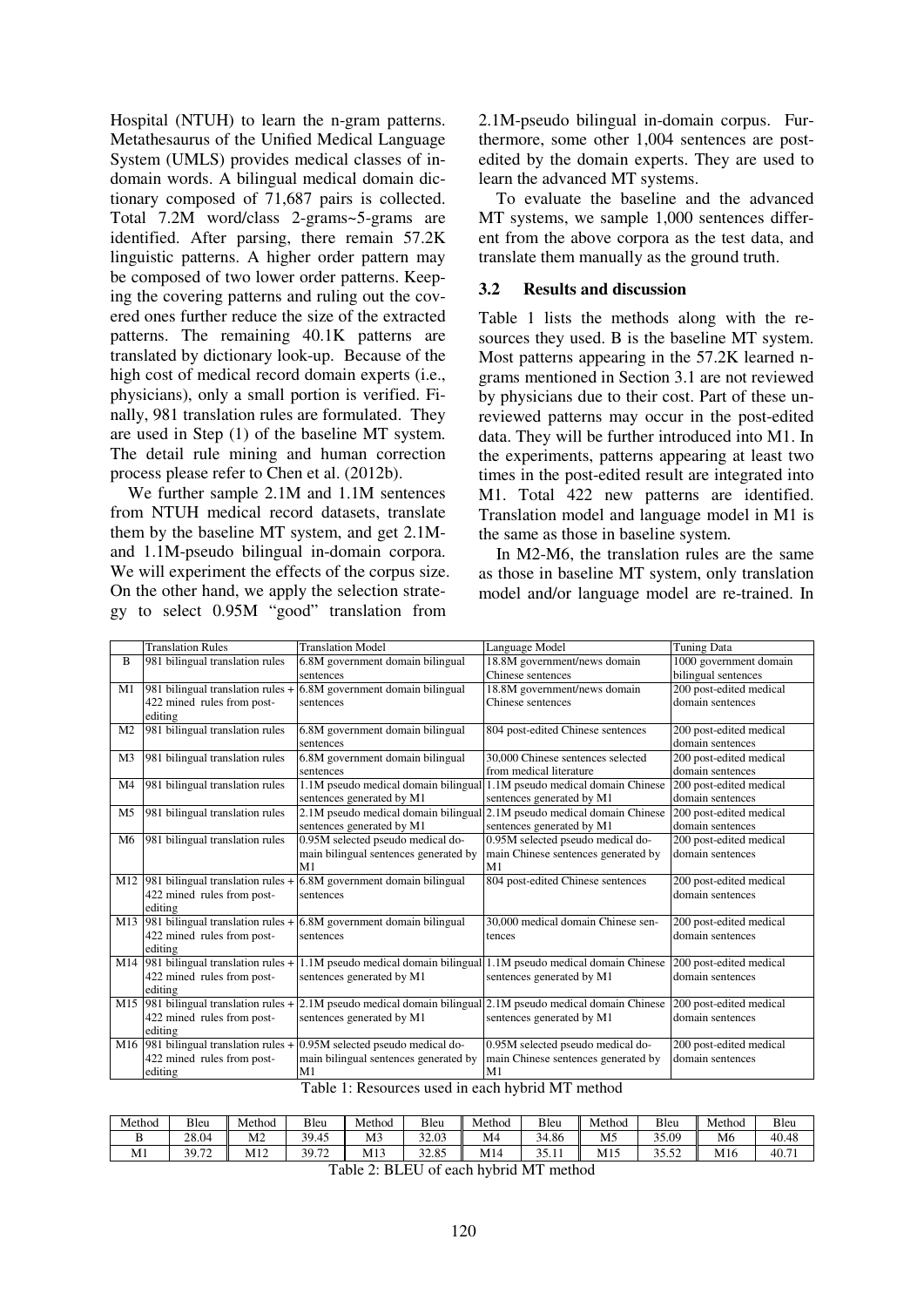M2, 804 post-edited sentences are used to train a new language model, without changing the translation model. In M3, paper abstracts in medical domain are used to derive a new language model. M4, M5 and M6 are similar except that different sizes of corpora are used. M4 and M5 use 1.1M and 2.1M sentences, respectively, while M6 uses 0.95M sentences chosen by using the selection strategy. M12-M16 are combinations of M1 and M2-M6, respectively. Translation rules, translation model and language model are refined by using different resources. Total 200 of the 1,004 post-edited sentences are selected to tune the parameters of Moses in the advanced methods.

Table 2 shows the BLEU of various MT methods. The BLEU of the MT system without employing simplification-translation-restoration methodology (Chen et al., 2012a) is 15.24. Apparently, the method B, which employs the methodology, achieves the BLEU 28.04 and is much better than the original system. All the enhanced systems are significantly better than the baseline system B by t-test  $(p<0.05)$ . Comparing M1 and M12-M16 with the corresponding systems, we can find that introducing the mined patterns has positive effects. M1 is even much better than B. Although the number of the post-edited sentences is small, M2 and M12 show such a resource has the strongest effects. The results of M3 and M13 depict that 30,000 sentences selected from medical literature are not quite useful for medical record translation. Comparing M4 and M5, we can find larger pseudo corpus is useful. M6 shows using the selected pseudo subset performs much better. Comparing the top 4 methods, the best method, M16, is significantly better than M12 and M1  $(p<0.05)$ , but is not different from M6 significantly (*p*=0.1662).

We further analyze the translation results of the best methods M6 and M16 from two perspectives. On the one hand, we show how the mined rules improve the translation. The following list some examples for reference. The underlined parts are translated correctly by new mined patterns in M16.

(1) Example: Stenting was done from distal IVC through left common iliac vein to external iliac vein.

M6: 支架置入術 是 從 遠端 下腔靜脈 通過 從 左髂總靜脈 到 髂外靜脈 。

M16: 完成 支架置入術 從 遠端 下腔靜 脈 通過 從 左髂總靜脈 到 髂外靜脈 。

- (2) Example: We shifted the antibiotic to cefazolin. M6: 我們 把 抗生素 頭孢唑啉 。 M16: 我們 把 抗生素 更換 為 頭孢唑 啉 。
- (3) Example: Enhancement of right side pleural, and mild pericardial effusion was noted . M6: 增強 方面 的 權利 胸腔 、 和 發現 有 輕微 的 心包積液 。 M16: 增強 的 右 胸腔 、 輕微 心包積液 被 注意到 。

On the other hand, we touch on which factors affect the translation performance of M16. Three factors including word ordering errors, word sense disambiguation errors and OOV (out-ofvocabulary) errors are addressed as follows. The erroneous parts are underlined.

(1) Ordering errors

Example: Antibiotics were discontinued after 8 days of treatment.

M16: 抗生素 中斷 後 8 天 的 治療 。

Analysis: The correct translation result is "8 天 的 治療 後 抗生素 中斷。"The current patterns are 2-5 grams, so that the longer patterns cannot be captured.

(2) Word sense disambiguation errors Example: After tracheostomy, he was transferred to our ward for post operation care.

M16: 氣管切開術 後 , 他 被 轉送到 我 們 病房 為 員額 關懷 行動 。

Analysis: The correct translation of "post operation care" should be "術後照護". However, the 1,004 post-edited sentences are still not large enough to cover the possible patterns. Incremental update will introduce more patterns and may decrease the number of translation errors.

(3) OOV errors

Example: Transcatheter intravenous urokinase therapy was started on 1/11 for 24 hours infusion.

M16: transcatheter 靜脈 尿激酶 在 1/11 開始 進行 治療 24 小時 輸液 。

Analysis: The word "transcatheter" is an OOV. Its translation should be"導管".

# **4 Conclusion**

This paper considers different types of resources in cross-domain MT adaptation. Several methods are proposed to integrate the mined transla